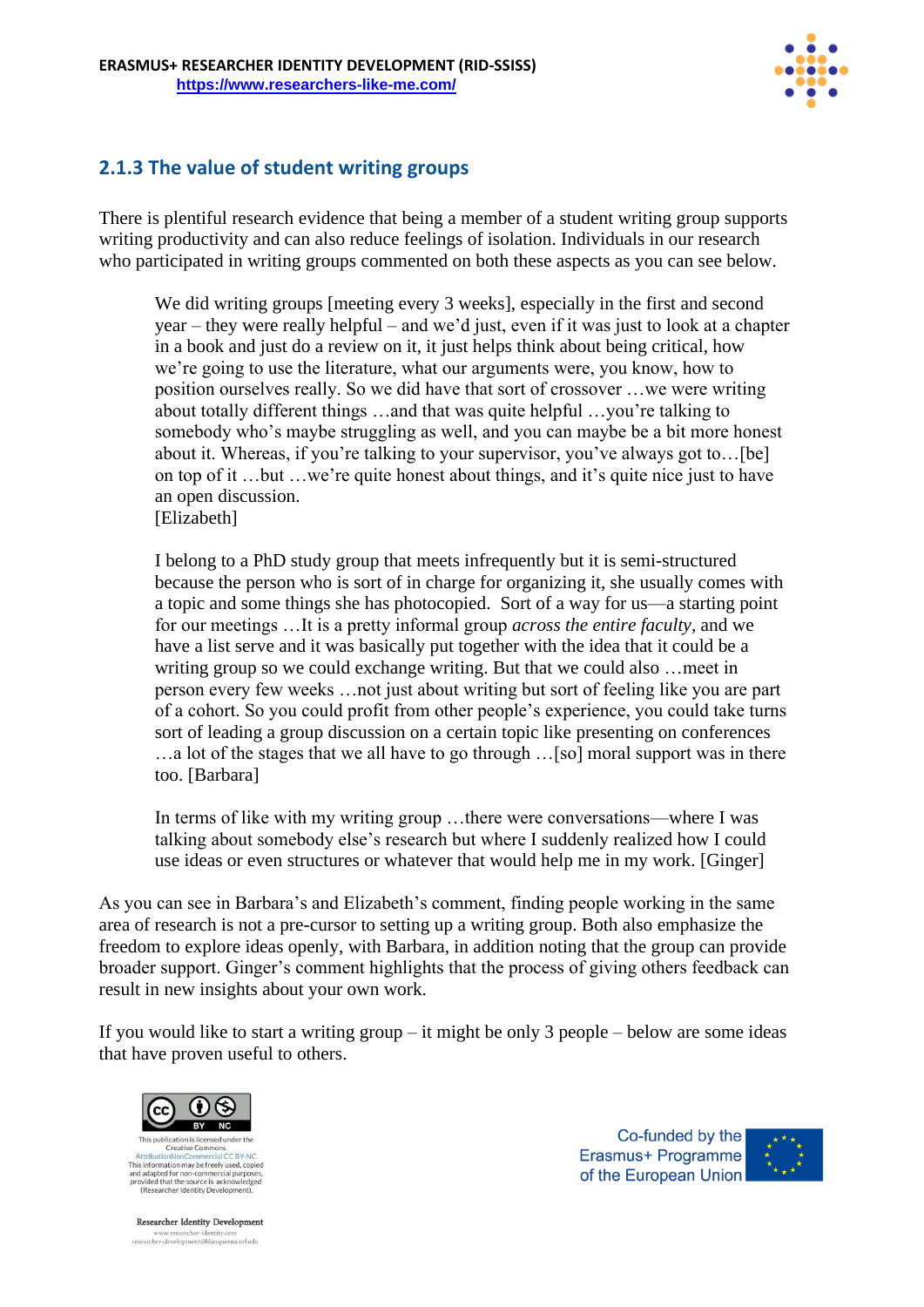

| Running a writing group: Principles developed by PhD students for others to use                                                                                                                                                                                                                                                                                                                      |
|------------------------------------------------------------------------------------------------------------------------------------------------------------------------------------------------------------------------------------------------------------------------------------------------------------------------------------------------------------------------------------------------------|
| <b>Getting started</b>                                                                                                                                                                                                                                                                                                                                                                               |
| 1. Get to know each other if you don't already. You might want to exchange short<br>bios, your present writing goals, etc. (You may do this more thoroughly at your<br>first meeting.)                                                                                                                                                                                                               |
| 2. Agree on the purposes/goals of meeting<br>Possibilities include feedback only, having time to write together, both                                                                                                                                                                                                                                                                                |
| 3.<br>Agree on frequency/ dates of each meeting<br>What days and dates work best for the members?                                                                                                                                                                                                                                                                                                    |
| Agree on structure of each meeting<br>4.                                                                                                                                                                                                                                                                                                                                                             |
| Process, time, etc.<br>$\bullet$                                                                                                                                                                                                                                                                                                                                                                     |
| How many documents will you discuss at a meeting?<br>$\bullet$<br>How long will there be for each person to give feedback?<br>$\bullet$<br>How will rotation of work be conducted?<br>$\bullet$                                                                                                                                                                                                      |
| • What maximum page limit will you set?                                                                                                                                                                                                                                                                                                                                                              |
| Agree on roles and responsibilities.<br>5.                                                                                                                                                                                                                                                                                                                                                           |
| Who will, for instance, be responsible for:<br>Arranging logistics, e.g., arranging meeting place and time, notifying<br>$\bullet$                                                                                                                                                                                                                                                                   |
| others<br>Facilitating the meeting, e.g., ensuring an 'agenda' for meeting and that<br>$\bullet$<br>documents have been circulated                                                                                                                                                                                                                                                                   |
| Note-taking<br>How frequently, if at all, will roles change?<br>$\bullet$                                                                                                                                                                                                                                                                                                                            |
| Agree on preparation for giving effective feedback at each meeting<br>6.                                                                                                                                                                                                                                                                                                                             |
| How will work be exchanged?<br>$\bullet$                                                                                                                                                                                                                                                                                                                                                             |
| What guidelines can you agree for seeking and providing effective<br>$\bullet$<br>feedback?                                                                                                                                                                                                                                                                                                          |
| The author will be seeking advice: What should the author/submitter<br>do to help the readers (see 7 below for suggestions).                                                                                                                                                                                                                                                                         |
| Readers will be giving feedback orally in the meetings; what should<br>they do to help the author (see 8 below for suggestions)?                                                                                                                                                                                                                                                                     |
| You may agree on giving feedback in written form. Preparing written<br>feedback can be helpful for the reader in organizing ideas, and it also<br>means that the writer does not have to focus on note taking during the<br>discussion. If you agree to give written feedback, questions you might<br>discuss include: How will you make comments (Comment boxes?<br>Track changes feature in Word?) |
| Agree on author responsibility:<br>7.<br>Think about your personal goals. What do you want to achieve from this                                                                                                                                                                                                                                                                                      |
| writing group and the writing experience? Re-visit your goal each time you<br>have the opportunity to receive feedback. Perhaps you will submit<br>something new each time or continue to revise the same piece for a while.                                                                                                                                                                         |
| This is up to you.                                                                                                                                                                                                                                                                                                                                                                                   |
| $\left( \begin{matrix} \text{cc} \end{matrix} \right)$ $\left( \begin{matrix} 1 \\ 2 \end{matrix} \right)$                                                                                                                                                                                                                                                                                           |



 $\label{thm:optimal}$  This publication is licensed under the<br>Attribution<br>Vocative Commons I.C.  $\mathrm{E}\textsc{y}\!\times\!\textsc{NC}.$  This information may be freely used, copied<br>and adapted for non-commercial purposes, provided that the source is a

Co-funded by the Erasmus+ Programme of the European Union



Researcher Identity Development www.researcher-identity.com<br>researcher-identity.com<br>researcher-development@blanquerna.url.edu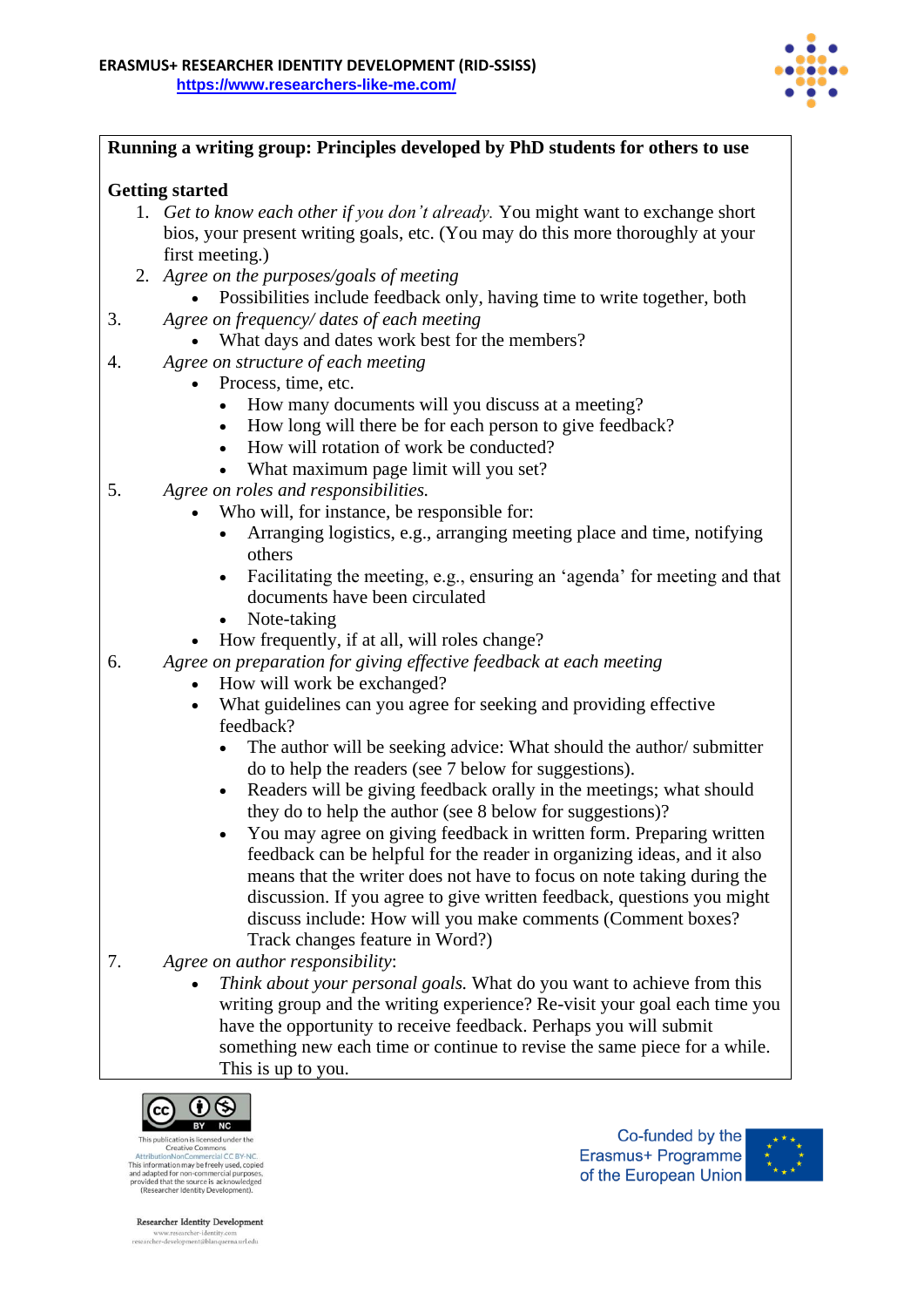

- *Submit something important to you.* Choose a piece of work that you are thoroughly interested in – remembering to keep it within the agreed maximum length.
- *When you send the document to the others*, tell them a) the goal of the writing, b) the potential readers, c) why you would like to re-visit this work and where you see it going (e.g., for publication, for your thesis committee to read, for a course etc.), d)the kind of feedback you are particularly looking for; and e) if you provide a section of work, make sure to contextualize it by providing some background information on the topic so that it is easier for the reader to enter into the text.
- 8. *Agree on reader responsibility*:
	- *Critique the writing not the writer.* The focus of the feedback should be directed at elements of the paper to be improved based on your experience as a reader (rather than what the writer did or didn't do). For instance, "I really liked this section but had difficulty understanding the concluding paragraph; what role did you see it playing?" In other words, begin your sentences with 'I' not 'you'.
	- *Say something positive and if the author has asked for specific feedback, focus principally on that.* It's important to respond to others' work by commenting on the good parts of the writing as well as parts to improve. Be explicit about what is successful.
	- *Be specific* when giving feedback. Provide examples of how the individual can improve a point and give your idea of how it can be changed.
	- *Carry out your responsibility to the author and group:* If you cannot complete your feedback before the meeting, attend anyway and let the person know when you will have feedback completed.

## **Starting the meeting**

*Role of author:* It can be useful for the author to introduce the work briefly (e.g., history, journal, concerns) and then to listen only, with no need to respond – in other words, to eavesdrop on a conversation about the work. The group may agree that after a while the author may join the conversation.

## **Overall principles**

9. *Take advantage of the fact that group members are unlikely to be knowledgeable about each of the particular fields represented in the group.* Areas of work will be different, but the disciplinary cluster provides some common ground. While it can be challenging sometimes to not know the field, it can also be useful in being positioned as a more novice reader since you will notice things an expert won't, e.g., an unstated assumption.

10. *Enjoy the process!* The writing group should be a mutual give-and-take. Improving your writing is facilitated by *getting* feedback but also by *giving* feedback. Through this process, you will develop a better understanding of how well you are able to communicate your ideas. The experience should provide you with the tools to improve



Creative Commo This information may be freely used, copied and adapted for non-commercial purp provided that the source is acknowledged<br>(Researcher Identity Development).

Researcher Identity Development www.researcher-identity.com<br>researcher-development@blanquerna.url.edu

Co-funded by the Erasmus+ Programme of the European Union